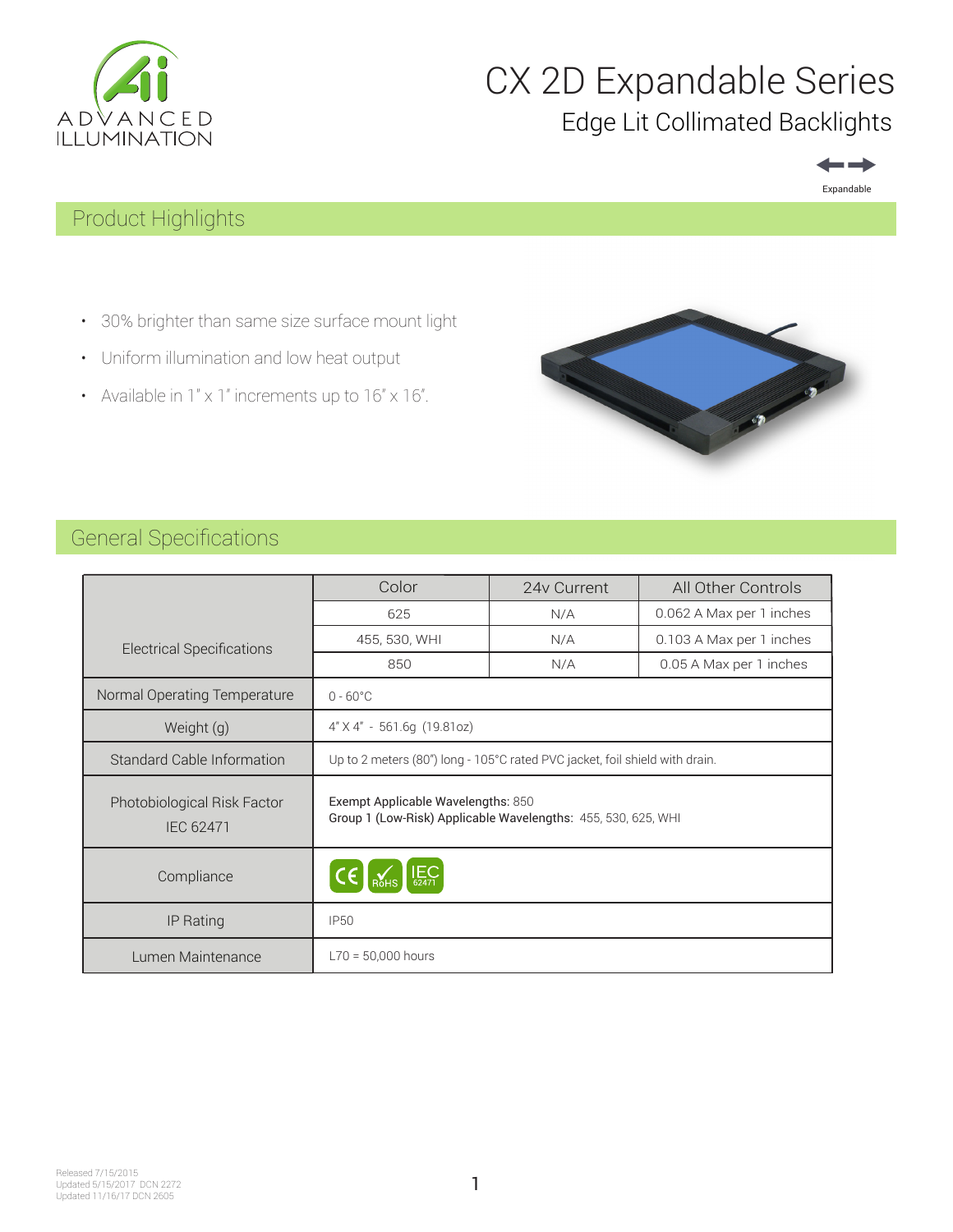## CX 2D Expandable Series

## Mechanical Specifications



YY = WIDTH IN 1" INCREMENTS FROM 1" to 16"  $XX = HEIGHT IN 1" INCREMENTS FROM 1" to 16"$  DIMENSIONS ARE IN MILLIMETERS (INCHES)

### Part Number Key

| Model            | Height                                         | Width<br>(Cable Side)                          | Spectral<br>Wavelength                                                   | Connector/<br>Control                               | Alternative<br>Connector                   |
|------------------|------------------------------------------------|------------------------------------------------|--------------------------------------------------------------------------|-----------------------------------------------------|--------------------------------------------|
| <b>CX</b>        | XX                                             | YY                                             | <b>XXX</b>                                                               | <b>XX</b>                                           | <b>XXX</b>                                 |
| <b>CX</b>        | in $1"$<br>increments<br>from<br>$1"$ to $16"$ | in $1"$<br>increments<br>from<br>$1"$ to $16"$ | (blue) 455<br>(green) 530<br>(red) 625<br>(infra-red) 850<br>(white) WHI | C <sup>1</sup><br>C <sub>5</sub><br>ТC<br>13<br>13S | $M12$ <sup>1</sup>                         |
| Ex: CX0312-455C1 | CX0608-625IC-M12                               |                                                |                                                                          |                                                     | <sup>1</sup> Available with IC, I3 and I3S |

#### CX0404-WHIIC Stock Product: *shipped within 3 days*

#### Build to Order:

Red & White: *Shipped in Two Weeks* Blue & Green: *Four Weeks*

## Connector | Control Options

| C1 Connector                                      | C5 Connector                                      | ICS 2 (IC)                                                           | ICS 3 (13)                                                                                 | <b>ICS 3S (I3S)</b>                                                                        |
|---------------------------------------------------|---------------------------------------------------|----------------------------------------------------------------------|--------------------------------------------------------------------------------------------|--------------------------------------------------------------------------------------------|
| For use with:<br><b>DCS Series</b><br>Controllers | For use with:<br>Pulsar 320 Strobe<br>Controller. | Continous in-line<br>controller<br>Powered with:<br>24V power supply | Combination<br>strobe/continous<br>in-line controller<br>Powered with:<br>24V power supply | Default-OFF<br>strobe/continous<br>in-line controller<br>Powered with:<br>24V power supply |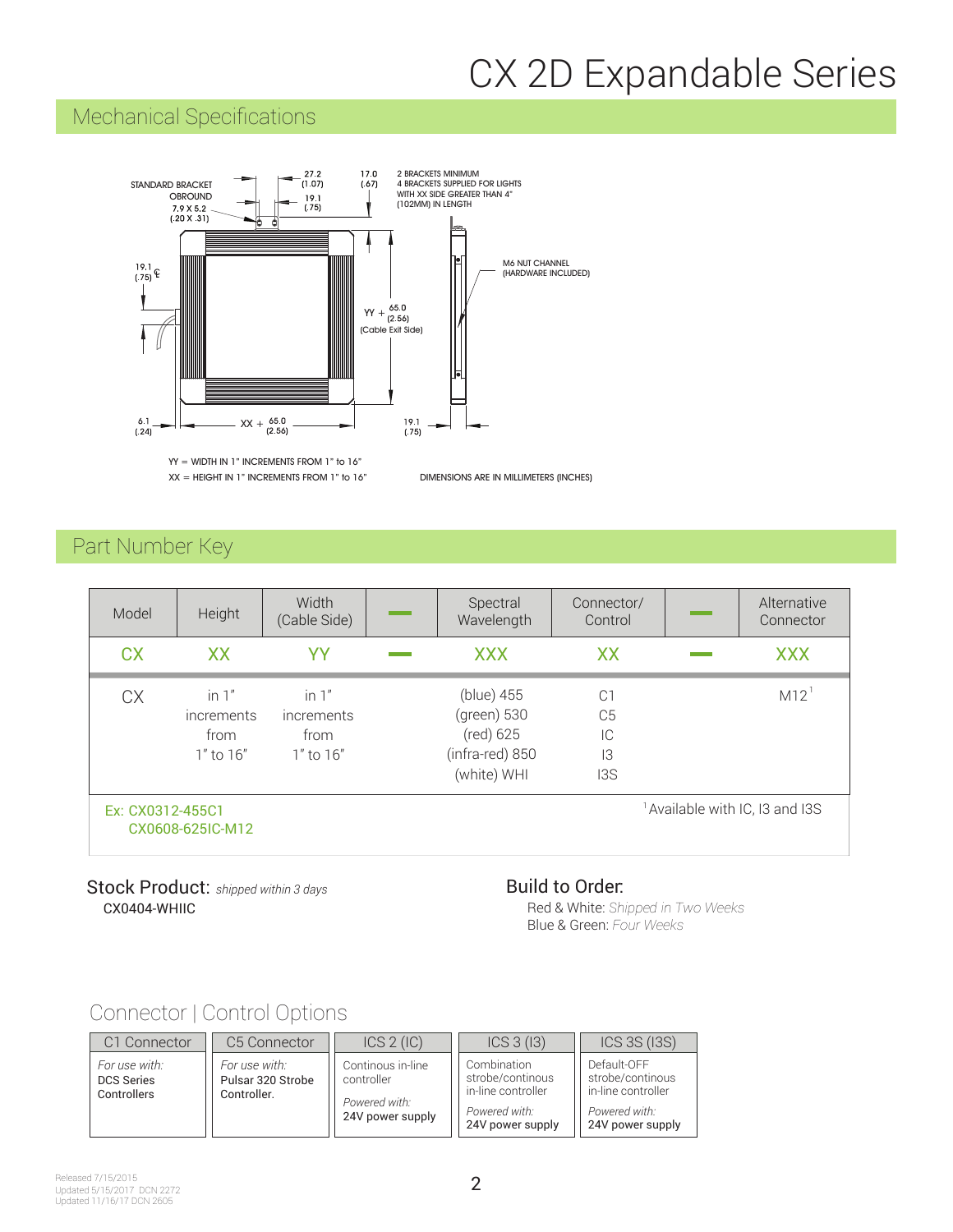# CX 2D Expandable Series

## Optical Performance

#### Intensity Distribution



Optical measurement taken using CX0404-WHIIC

#### Area of Illuminance & Intensity



## Operation and Wiring

| ICS 2 (IC) |
|------------|
|            |

| Pin<br>(M12)   | Function                     | Wire<br>Color |
|----------------|------------------------------|---------------|
|                | $+24$ VDC                    | <b>Brown</b>  |
| $\overline{2}$ | $0-10$ VDC<br>Analog Control | White         |
| 3              | <b>GND</b>                   | <b>Blue</b>   |
| 4              | GLO                          | <b>Black</b>  |
| 5              | N/A                          | Gray          |

#### ICS 2 (IC) ICS 3 (I3 and I3S)  $\sum_{i=1}^{N}$

| Pin<br>(M12) | Function                   | Wire<br>Color |
|--------------|----------------------------|---------------|
|              | $+24$ VDC                  | <b>Brown</b>  |
| 2            | Reserved                   | White         |
| 3            | GND                        | Blue          |
| 4            | PNP/Active High<br>Trigger | <b>Black</b>  |
| 5            | 0-10 VDC Analog<br>Control | Gray          |

#### Optional M12 Pinout